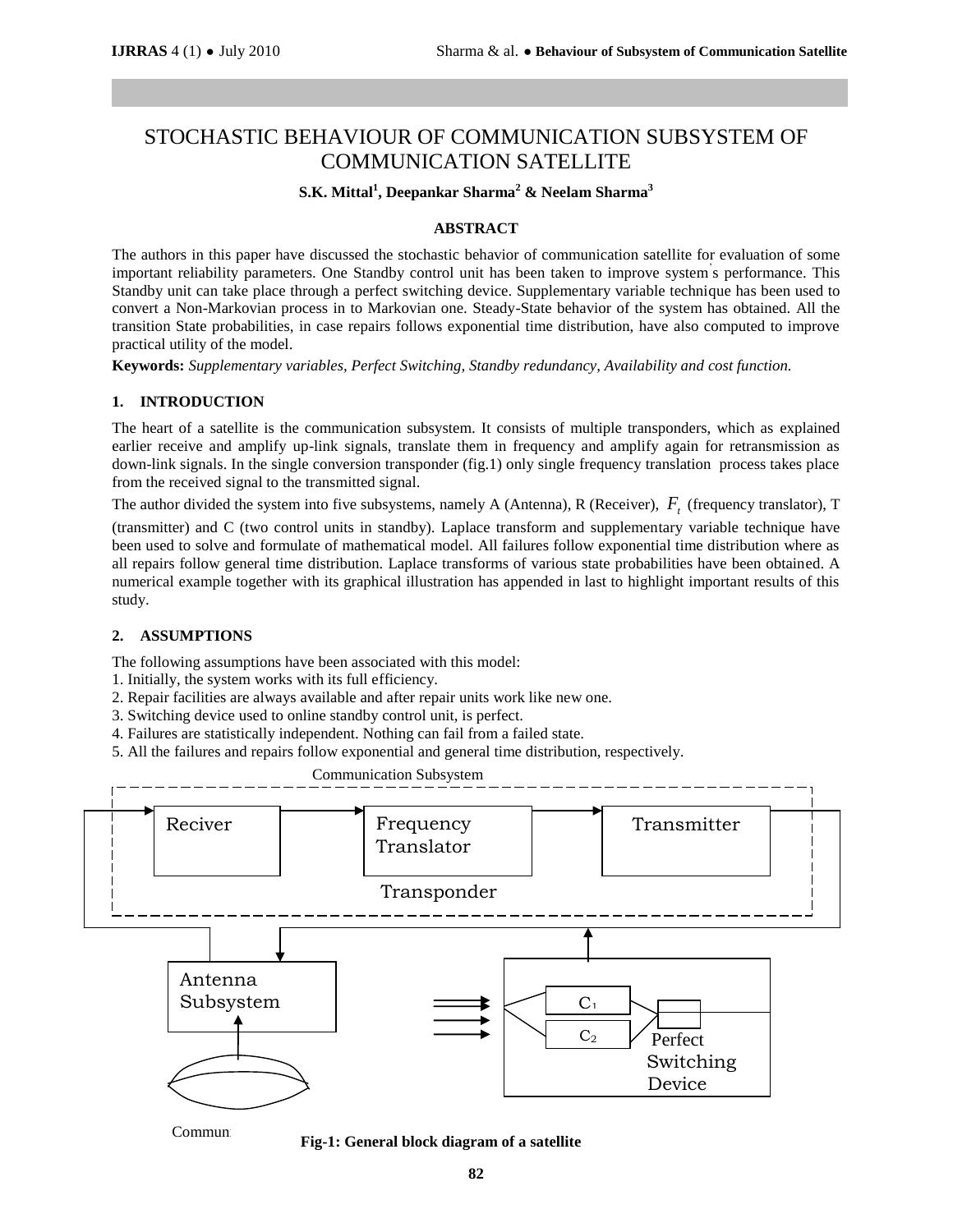

**Fig-2: State-Transition Diagram**



## **NOMANCLATURE**

Following notations have been used throughout this study:

 $P_0(t)$ : The probability that at time't', the system is in good state of full efficiency.  $P_i(j,t) \Delta$ The probability that at time 't', the system is in failed state due to failure of  $i<sup>th</sup>$ 

subsystem and elapsed repair time lies in the interval  $(j, j + \Delta)$ .

where,

$$
i = A, R, F, T, E, AC1, RC1, FC1, TC1, C2 and
$$

$$
j = x, y, z, r, m, x, y, z, r, n, \text{ respectively.}
$$

$$
\mu_i(j)\Delta
$$
 The first order probability that  $i^{\text{th}}$  subsystem will be repaired in the time interval  $(j, j + \Delta)$  conditioned that it was not repaired up to the time j.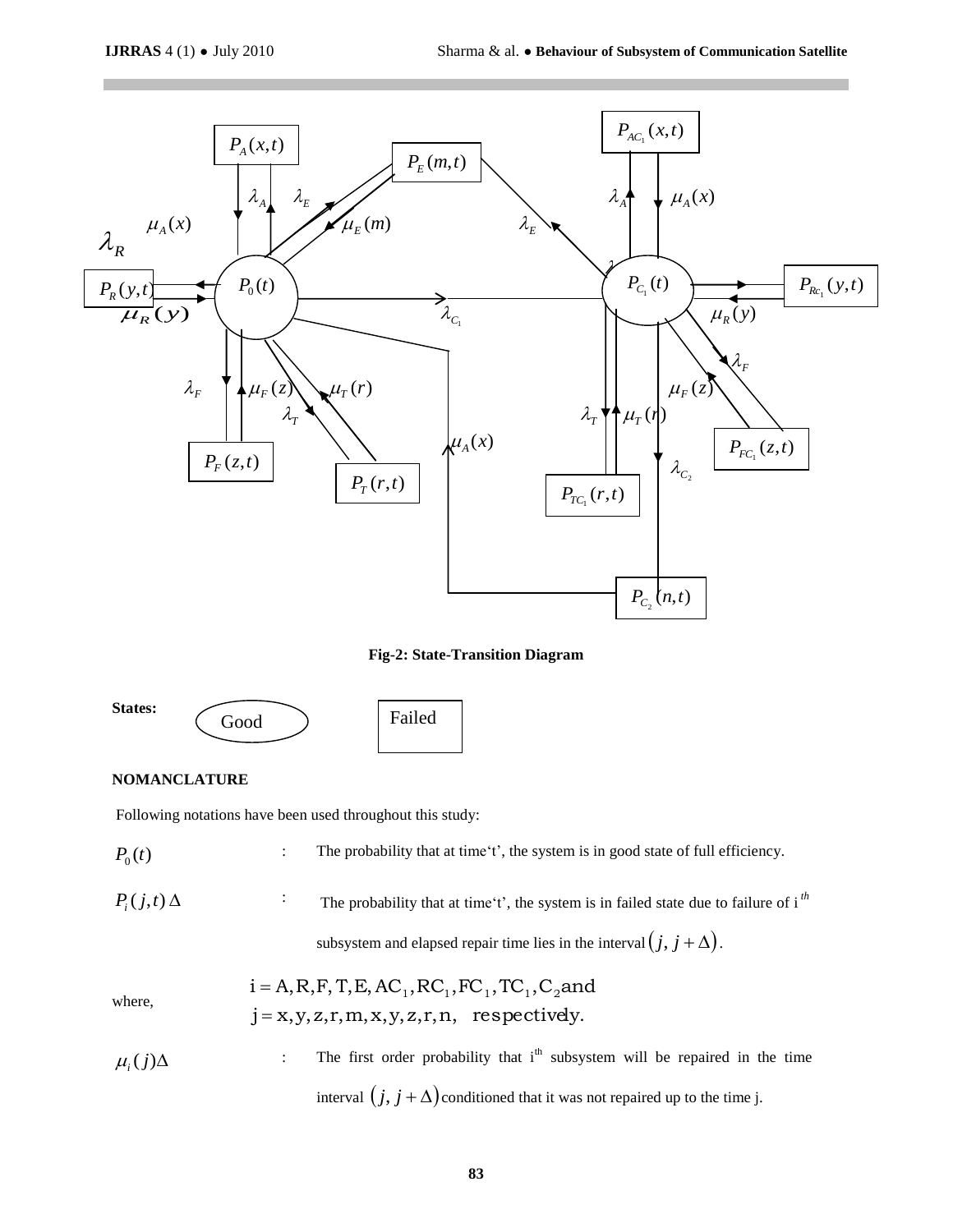- $\lambda_{_{A}}\,/\,\lambda_{_{R}}\,/\,\lambda_{_{F}}\,/\,\lambda_{_{T}}\,/\,\lambda_{_{E}}$ : Failure rate of Antenna, receiver, frequency translator, transmitter and whole system due to environmental reasons.
- $\lambda_{_{C_1}}$  /  $\lambda_{_{C_2}}$ : Failure rate of control unit I and II.
- $\overline{F}(s)$ : Laplace transform of function F(t)

$$
M_{i} \qquad \qquad \cdot \qquad -\left\{\frac{d}{ds}\left(\overline{S}_{i}(s)\right)\right\}_{s=0} = \text{mean time to repair } i^{th} \text{ unit.}
$$

$$
S_i(t) \qquad \qquad : \qquad \mu_i(j) \exp\left\{-\int \mu_i(j) d j\right\} \qquad \forall \; \; i \; \; \text{for} \; j
$$

## **3. FORMULATION OF MATHEMATICAL MODEL:**

Using continuity argument, we obtain the following set of difference-differential equations, which are discrete in space and continuous in time, governing the behaviour of the model under consideration:

$$
\lambda_{A} / \lambda_{R} / \lambda_{F} / \lambda_{F} / \lambda_{F}
$$
\n
$$
\lambda_{C_{1}} / \lambda_{C_{2}}
$$
\n
$$
\lambda_{C_{2}} / \lambda_{C_{3}}
$$
\n
$$
\lambda_{C_{3}} / \lambda_{C_{4}}
$$
\n
$$
\lambda_{C_{4}} / \lambda_{C_{5}}
$$
\n
$$
\lambda_{C_{5}} / \lambda_{C_{6}}
$$
\n
$$
\lambda_{C_{6}} / \lambda_{C_{7}}
$$
\n
$$
\lambda_{C_{8}} / \lambda_{C_{9}}
$$
\n
$$
\lambda_{C_{9}} / \lambda_{C_{9}}
$$
\n
$$
\lambda_{C_{1}} / \lambda_{C_{2}}
$$
\n
$$
\lambda_{C_{1}} / \lambda_{C_{2}}
$$
\n
$$
\lambda_{C_{1}} / \lambda_{C_{2}}
$$
\n
$$
\lambda_{C_{1}} / \lambda_{C_{2}}
$$
\n
$$
\lambda_{C_{1}} / \lambda_{C_{2}}
$$
\n
$$
\lambda_{C_{2}} / \lambda_{C_{3}}
$$
\n
$$
\lambda_{C_{3}} / \lambda_{C_{4}}
$$
\n
$$
\lambda_{C_{4}} / \lambda_{C_{5}}
$$
\n
$$
\lambda_{C_{5}} / \lambda_{C_{6}}
$$
\n
$$
\lambda_{C_{6}} / \lambda_{C_{7}}
$$
\n
$$
\lambda_{C_{7}} / \lambda_{C_{8}}
$$
\n
$$
\lambda_{C_{8}} / \lambda_{C_{9}}
$$
\n
$$
\lambda_{C_{9}} / \lambda_{C_{1}} / \lambda_{C_{1}} / \lambda_{C_{1}}
$$
\n
$$
\lambda_{C_{1}} / \lambda_{C_{1}} / \lambda_{C_{1}}
$$
\n
$$
\lambda_{C_{1}} / \lambda_{C_{1}}
$$
\n
$$
\lambda_{C_{1}} / \lambda_{C_{2}}
$$
\n
$$
\lambda_{C_{1}} / \lambda_{C_{1}}
$$
\n
$$
\lambda_{C_{1}} / \lambda_{C_{2}}
$$
\n
$$
\lambda_{C_{1}} / \lambda_{C_{1}}
$$
\n
$$
\lambda_{C_{1}} / \lambda_{C_{2}}
$$
\n
$$
\lambda_{C_{1}} / \lambda_{C_{1}}
$$
\n
$$
\lambda_{C_{1}} / \lambda_{C_{2}}
$$
\n
$$
\lambda_{C_{1}}
$$
\

$$
+\int_0^\infty\mu_{C_2}(n)P_{C_2}(n,t)dn
$$

$$
\left[\frac{\partial}{\partial t} + \frac{\partial}{\partial x} + \mu_A(x)\right] P_A(x,t) = 0 \tag{2}
$$

$$
\left[\frac{\partial}{\partial t} + \frac{\partial}{\partial y} + \mu_R(y)\right] P_R(y,t) = 0 \tag{3}
$$

$$
\left[\frac{\partial}{\partial t} + \frac{\partial}{\partial z} + \mu_F(z)\right] P_F(z,t) = 0 \tag{4}
$$

$$
\left[\frac{\partial}{\partial t} + \frac{\partial}{\partial r} + \mu_T(r)\right] P_T(r,t) = 0 \tag{5}
$$

$$
\left[\frac{\partial}{\partial t} + \frac{\partial}{\partial m} + \mu_E(m)\right] P_E(m, t) = 0 \tag{6}
$$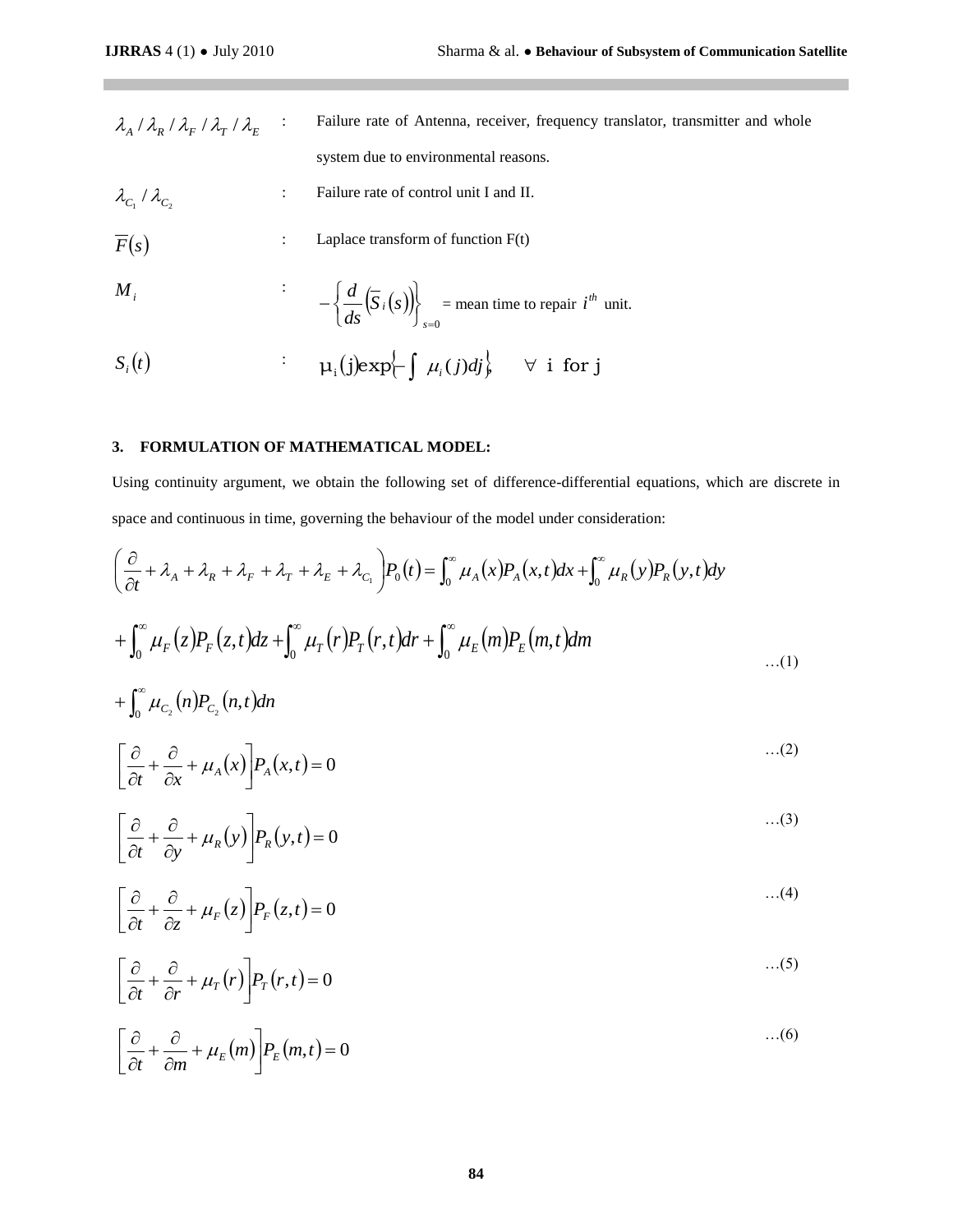$\mathcal{L}^{\mathcal{L}}$ 

$$
\left[\frac{\partial}{\partial t} + \frac{\partial}{\partial t} + \mu_{C_2}(n)\right] P_{C_1}(n, t) = 0 \qquad ...(7)
$$
\n
$$
\left(\frac{\partial}{\partial t} + \lambda_{R} + \lambda_{A} + \lambda_{R} + \lambda_{F} + \lambda_{F} + \lambda_{G_2}\right) P_{C_1}(t) = \int_0^\infty \mu_A(x) P_{AC_1}(x, t) dx + \int_0^\infty \mu_R(y) P_{BC_1}(y, t) dy
$$
\n
$$
+ \int_0^\infty \mu_F(z) P_{FC_1}(z, t) + \int_0^\infty \mu_F(r) P_{FC_1}(r, t) dr + \lambda_{C_1} P_0(t)
$$
\n...(8)  
\n
$$
\left[\frac{\partial}{\partial t} + \frac{\partial}{\partial x} + \mu_A(x)\right] P_{AC_1}(x, t) = 0 \qquad ...(9)\n
$$
\left[\frac{\partial}{\partial t} + \frac{\partial}{\partial x} + \mu_F(x)\right] P_{FC_1}(z, t) = 0
$$
\n
$$
\left[\frac{\partial}{\partial t} + \frac{\partial}{\partial t} + \mu_F(r)\right] P_{FC_1}(r, t) = 0
$$
\n
$$
\left[\frac{\partial}{\partial t} + \frac{\partial}{\partial r} + \mu_F(r)\right] P_{FC_1}(r, t) = 0 \qquad ...(11)\n
$$
P_A(0, t) = \lambda_A P_0(t)
$$
\n...(14)  
\n
$$
P_A(0, t) = \lambda_A P_0(t)
$$
\n...(15)  
\n
$$
P_B(0, t) = \lambda_A P_0(t)
$$
\n...(16)  
\n
$$
P_E(0, t) = \lambda_A P_0(t)
$$
\n...(17)  
\n
$$
P_{AC_1}(0, t) = \lambda_A P_0(t)
$$
\n...(18)  
\n
$$
P_{AC_2}(0, t) = \lambda_A P_{C_1}(t)
$$
\n...(19)  
\n
$$
P_{AC_2}(0, t) = \lambda_R P_{C_1}(t)
$$
\n...(20)  
\n
$$
P_{CC_2}(0, t) = \lambda_R P_{C_2}(t)
$$
\n...(32)  
\n...(20)  
\n
$$
P_{CC_3}(0, t
$$
$$
$$

$$
+\int_0^{\infty} \mu_F(z) P_{FC_1}(z,t) + \int_0^{\infty} \mu_T(r) P_{TC_1}(r,t) dr + \lambda_{C_1} P_0(t)
$$

$$
\left[\frac{\partial}{\partial t} + \frac{\partial}{\partial x} + \mu_A(x)\right] P_{AC_1}(x, t) = 0 \tag{9}
$$

$$
\left[\frac{\partial}{\partial t} + \frac{\partial}{\partial y} + \mu_R(y)\right] P_{RC_1}(y, t) = 0 \tag{10}
$$

$$
\left[\frac{\partial}{\partial t} + \frac{\partial}{\partial z} + \mu_F(z)\right] P_{FC_1}(z, t) = 0 \tag{11}
$$

$$
\left[\frac{\partial}{\partial t} + \frac{\partial}{\partial r} + \mu_T(r)\right] P_{TC_1}(r, t) = 0 \tag{12}
$$

Boundary conditions are:

$$
P_A(0,t) = \lambda_A P_0(t) \tag{13}
$$

$$
P_R(0,t) = \lambda_R P_0(t) \tag{14}
$$

$$
P_F(0,t) = \lambda_F P_0(t) \tag{15}
$$

$$
P_T(0,t) = \lambda_T P_0(t) \tag{16}
$$

$$
P_E(0,t) = \lambda_E P_0(t) + \lambda_E P_{C_1}(t) \tag{17}
$$

$$
P_{AC_1}(0,t) = \lambda_A P_{C_1}(t) \tag{18}
$$

$$
P_{RC_1}(0,t) = \lambda_R P_{C_1}(t) \tag{19}
$$

$$
P_{FC_1}(0,t) = \lambda_F P_{C_1}(t) \tag{20}
$$

$$
P_{TC_1}(0,t) = \lambda_T P_{C_1}(t) \tag{21}
$$

$$
P_{C_2}(0,t) = \lambda_{C_2} P_{C_1}(t) \tag{22}
$$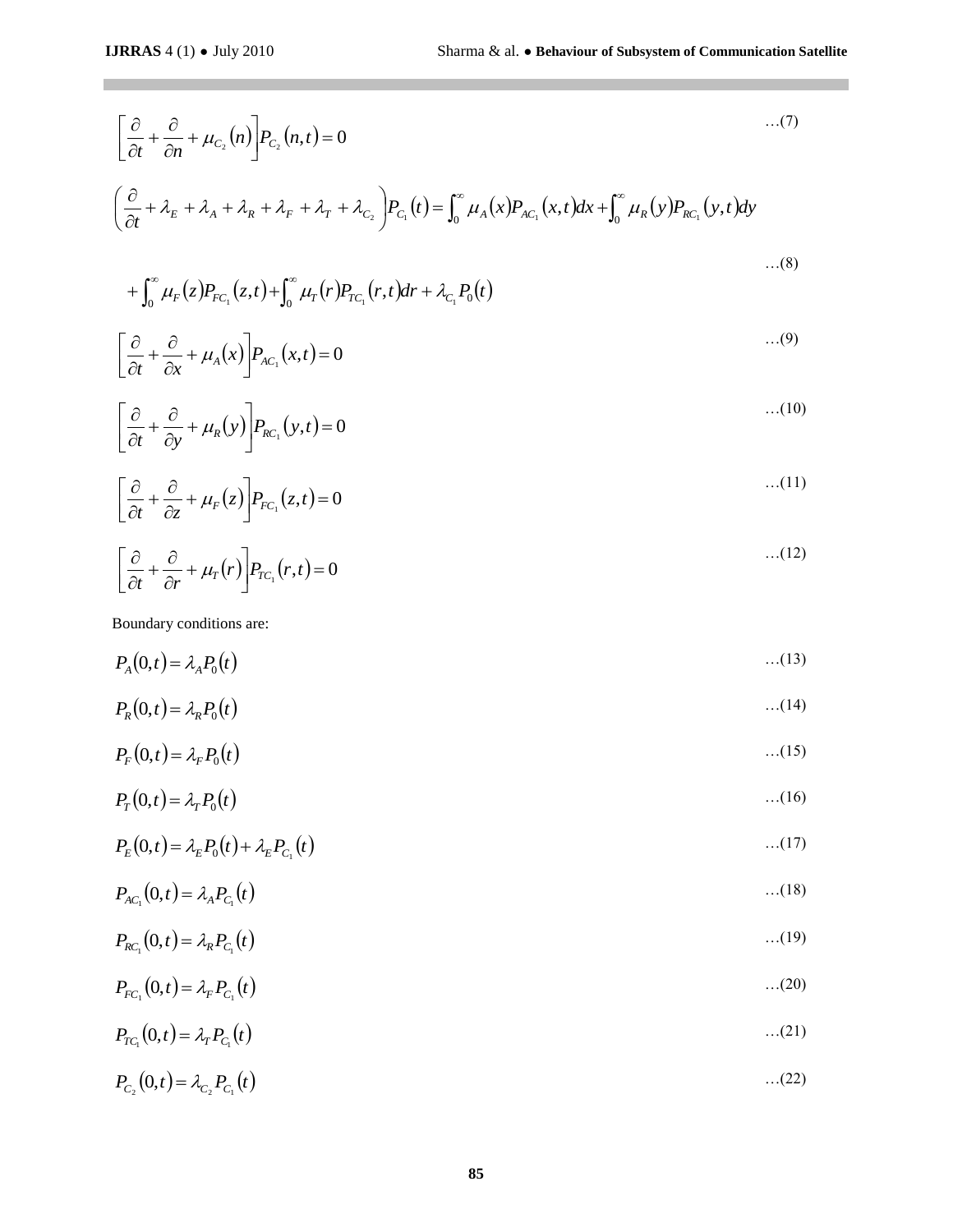Initial conditions:

 $\mathcal{L}^{\text{max}}$ 

$$
P_0(0) = 1
$$
 and all other state probabilities at  $t = 0$  are zero.

…(23)

### **4. SOLUTION OF THE MODEL:**

Taking Laplace transforms of equations (1) through (22) by making use of initial conditions (23) and then on solving them one by one we obtain the following Laplace transforms of different state probabilities:

$$
\overline{P}_0(s) = \frac{1}{A(s)} \tag{24}
$$

$$
\overline{P}_A(s) = \frac{1}{A(s)} \lambda_A D_A(s) \tag{25}
$$

$$
\overline{P}_R(s) = \frac{1}{A(s)} \lambda_R D_R(s) \tag{26}
$$

$$
\overline{P}_F(s) = \frac{1}{A(s)} \lambda_F D_F(s) \tag{27}
$$

$$
\overline{P}_T(s) = \frac{1}{A(s)} \mathcal{A}_T D_T(s)
$$
...(28)

$$
\overline{P}_{C_1}(s) = \frac{1}{A(s)} B(s) \tag{29}
$$

$$
\overline{P}_E(s) = \frac{1}{A(s)} \left[ 1 + B(s) \right] \lambda_E D_E(m)
$$
...(30)

$$
\overline{P}_{C_2}(s) = \frac{1}{A(s)} B(s) \lambda_{C_2} D_{C_2}(s)
$$
...(31)

$$
\overline{P}_{AC_1}(s) = \frac{1}{A(s)} B(s) \lambda_A D_A(s) \tag{32}
$$

$$
\overline{P}_{RC_1}(s) = \frac{1}{A(s)} \cdot B(s) \lambda_R D_R(s) \tag{33}
$$

$$
\overline{P}_{FC_1}(s) = \frac{1}{A(s)} B(s) \lambda_F D_F(s)
$$
...(34)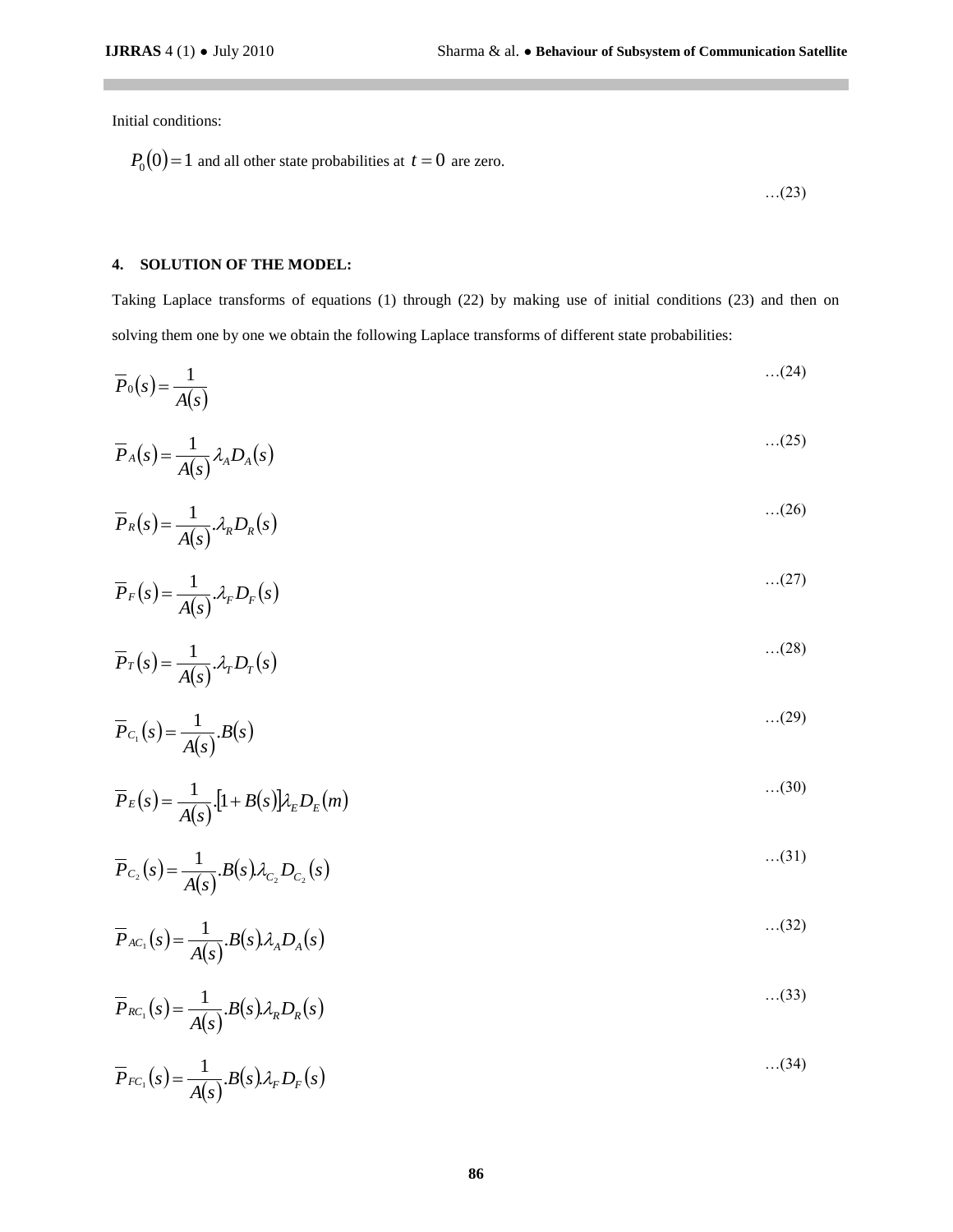$$
\overline{P}_{TC_1}(s) = \frac{1}{A(s)} B(s) \lambda_T D_T(s), \qquad (35)
$$

where

$$
Pr_{\text{TC}_1}(s) = \frac{1}{A(s)}B(s)\lambda_{\text{T}}. D_{\text{T}}(s),
$$
\nwhere  
\n
$$
B(s) = \frac{1}{s + \lambda_A + \lambda_k + \lambda_{\text{T}} + \lambda_{\text{T}} + \lambda_{\text{T}} + \lambda_{\text{C}_1} - \lambda_A \overline{S} \cdot (s) - \lambda_{\text{T}} \overline{S} \cdot (s) - \lambda_{\text{T}} \overline{S} \cdot (s) - \lambda_{\text{T}} \overline{S} \cdot (s)} \tag{136}
$$
\n
$$
A(s) = s + \lambda_A + \lambda_R + \lambda_{\text{T}} + \lambda_{\text{T}} + \lambda_{\text{C}_1} - \lambda_A \overline{S} \cdot (s) - \lambda_{\text{T}} \overline{S} \cdot (s) - \lambda_{\text{T}} \overline{S} \cdot (s) - \lambda_{\text{T}} \overline{S} \cdot (s)
$$
\n
$$
- \lambda_{\text{T}} \overline{S} \cdot (s) - \lambda_{\text{E}} B(s) \overline{S} \cdot (s) - \lambda_{\text{C}_2} B(s) \overline{S} \cdot (s) \tag{37}
$$
\n
$$
- \lambda_{\text{T}} \overline{S} \cdot (s) - \lambda_{\text{E}} B(s) \overline{S} \cdot (s) \tag{38}
$$
\nand  $D_i(j) = \frac{1 - \overline{S}_i(j)}{j}$ , for all *i* and *j* (138)  
\n
$$
\therefore (38)
$$
\n
$$
\text{SN making use of Abel's Lemma, } Viz, \quad \lim_{s \to 0} s \overline{P}(s) = \lim_{t \to \infty} P(t) = P(s\alpha y)
$$
, provided the limit on right exist.  
\nBy making use of Abel's Lemma,  $Viz, \quad \lim_{s \to 0} s \overline{P}(s) = \lim_{t \to \infty} P(t) = P(s\alpha y)$ , provided the limit on right exist.  
\n
$$
P_0 = \frac{1}{A'(0)} \lambda_{\text{T}} M_A \tag{43}
$$
\n
$$
P_x = \frac{1}{A'(0)} \lambda_{\text{T}} M_x
$$
\n
$$
P_y = \frac{1}{A'(0)} \lambda_{\text{T}} M_y
$$
\n
$$
P_z
$$

and  $D_i(j) = \frac{1 - S_i(j)}{j}$ , for all *i* and *j j*  $D_i(j) = \frac{1 - S_i(j)}{j}$ *i*  $=\frac{1-}{1}$ …(38)

### **5. ERGODIC BEHAVIOUR OF THE SYSTEM:**

By making use of Abel's Lemma,  $Viz$ ,  $\lim_{s\to o} sP(s) = \lim_{t\to\infty} P(t) = P(say)$ , provided the limit on right exists, we have the following time- independent state probabilities from equations (24) through (35):

$$
P_0 = \frac{1}{A'(0)} \tag{39}
$$

$$
P_A = \frac{1}{A'(0)} \lambda_A M_A \tag{40}
$$

$$
P_R = \frac{1}{A'(0)} \mathcal{A}_R M_R \tag{41}
$$

$$
P_F = \frac{1}{A'(0)} \lambda_F M_F \tag{42}
$$

$$
P_T = \frac{1}{A'(0)} \mathcal{A}_T M_T \tag{43}
$$

$$
P_{C_1} = \frac{1}{A'(0)} B(0) = \frac{1}{A'(0)} B \quad \text{(say)}
$$
...(44)

$$
P_E = \frac{1}{A'(0)} \left[ 1 + B \right] \lambda_E M_E \tag{45}
$$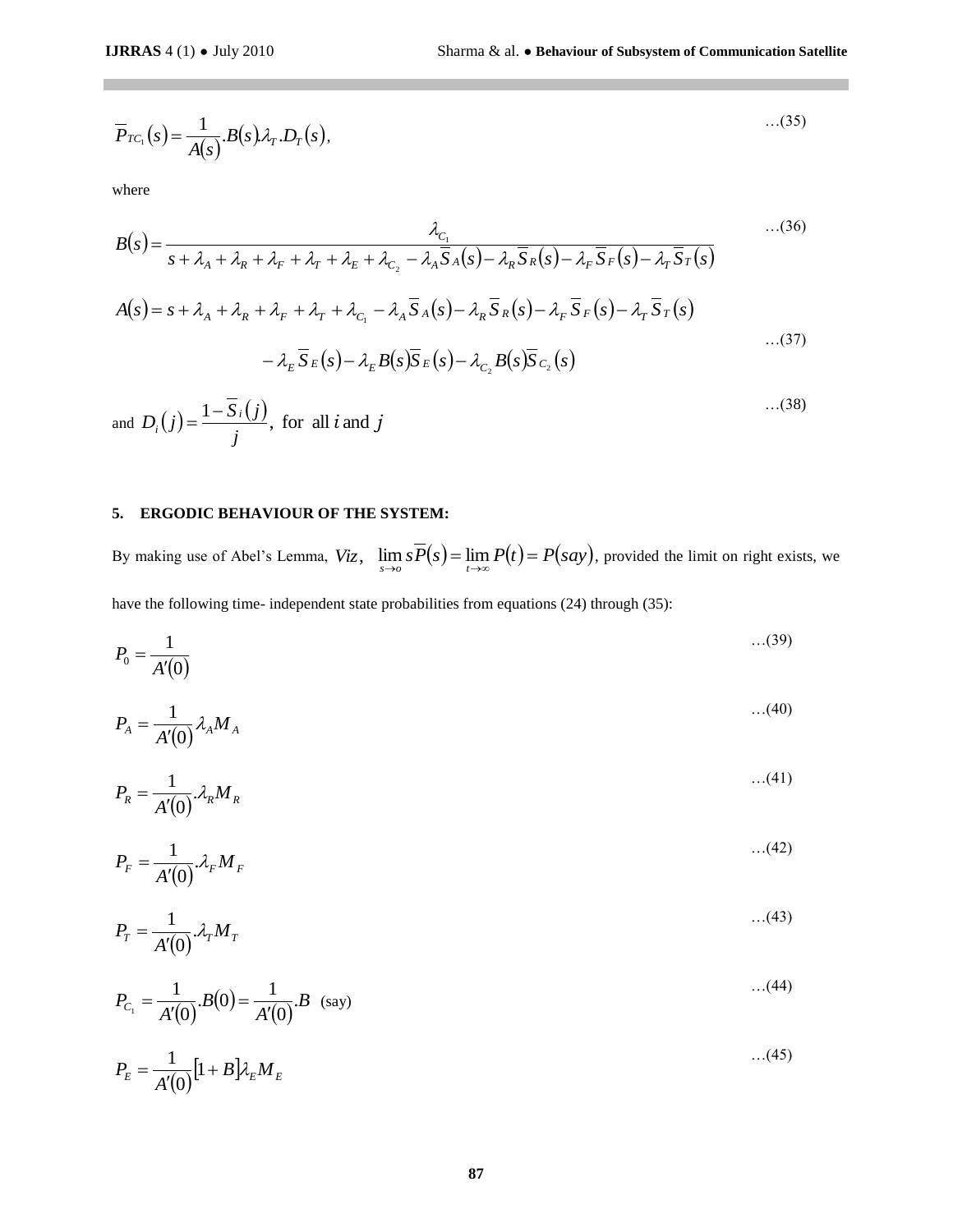$\mathbb{R}^n$ 

$$
P_{C_2} = \frac{1}{A'(0)} B \lambda_{C_2} M_{C_2} \tag{46}
$$

$$
P_{AC_1} = \frac{1}{A'(0)} B \lambda_A M_A \tag{47}
$$

$$
P_{RC_1} = \frac{1}{A'(0)} B \lambda_R M_R \tag{48}
$$

$$
P_{FC_1} = \frac{1}{A'(0)} B \lambda_F M_F \tag{49}
$$

$$
P_{TC_1} = \frac{1}{A'(0)} B \lambda_T M_T, \qquad \qquad \dots (50)
$$

where 
$$
B(0) = \frac{\lambda_{C_1}}{\lambda_{C_2} + E} = B \tag{51}
$$

$$
M_i = -\overline{S}'_i(0) \text{ for all } i
$$

$$
P_{AC_1} = \frac{1}{A'(0)} B \lambda_A M_A
$$
...(47)  
\n
$$
P_{AC_1} = \frac{1}{A'(0)} B \lambda_A M_A
$$
...(48)  
\n
$$
P_{FC_1} = \frac{1}{A'(0)} B \lambda_F M_F
$$
...(49)  
\n
$$
P_{TC_1} = \frac{1}{A'(0)} B \lambda_F M_T,
$$
...(50)  
\nwhere  $B(0) = \frac{\lambda_{C_1}}{\lambda_{C_2} + E} = B$ ...(51)  
\n
$$
M_i = -\overline{S'}_i(0) \text{ for all } i
$$
...(52)  
\n6. **SOME PARTICULAR CASES:**  
\n(a) when *repairs follow exponential time distribution*  
\nSetting  $\overline{S_i}(j) = \frac{\mu_i}{j + \mu_i}$ , for all *i* and *j* in equations (24) through (35), one may obtain the following transitiv  
\nprobabilities, in this case:  
\n
$$
\overline{P}_0(s) = \frac{1}{A(s)}.
$$

### **6. SOME PARTICULAR CASES:**

## **(a)** *when repairs follow exponential time distribution*

Setting  $S_i(j)$ *i*  $i(j) = \frac{\mu_i}{j+j}$ *S j*  $\mu_{_{\!j}}$  $\mu_{_{i}}$  $\ddot{}$  $=\frac{\mu_i}{\mu_i}$ , for all *i* and *j* in equations (24) through (35), one may obtain the following transition state

probabilities, in this case:

$$
\overline{P}_0(s) = \frac{1}{A_1(s)} \tag{54}
$$

$$
\overline{P}_A(s) = \frac{\lambda_A}{A_1(s)} \cdot \frac{1}{s + \mu_A} \tag{55}
$$

$$
\overline{P}_R(s) = \frac{\lambda_R}{A_1(s)} \cdot \frac{1}{s + \mu_R} \tag{56}
$$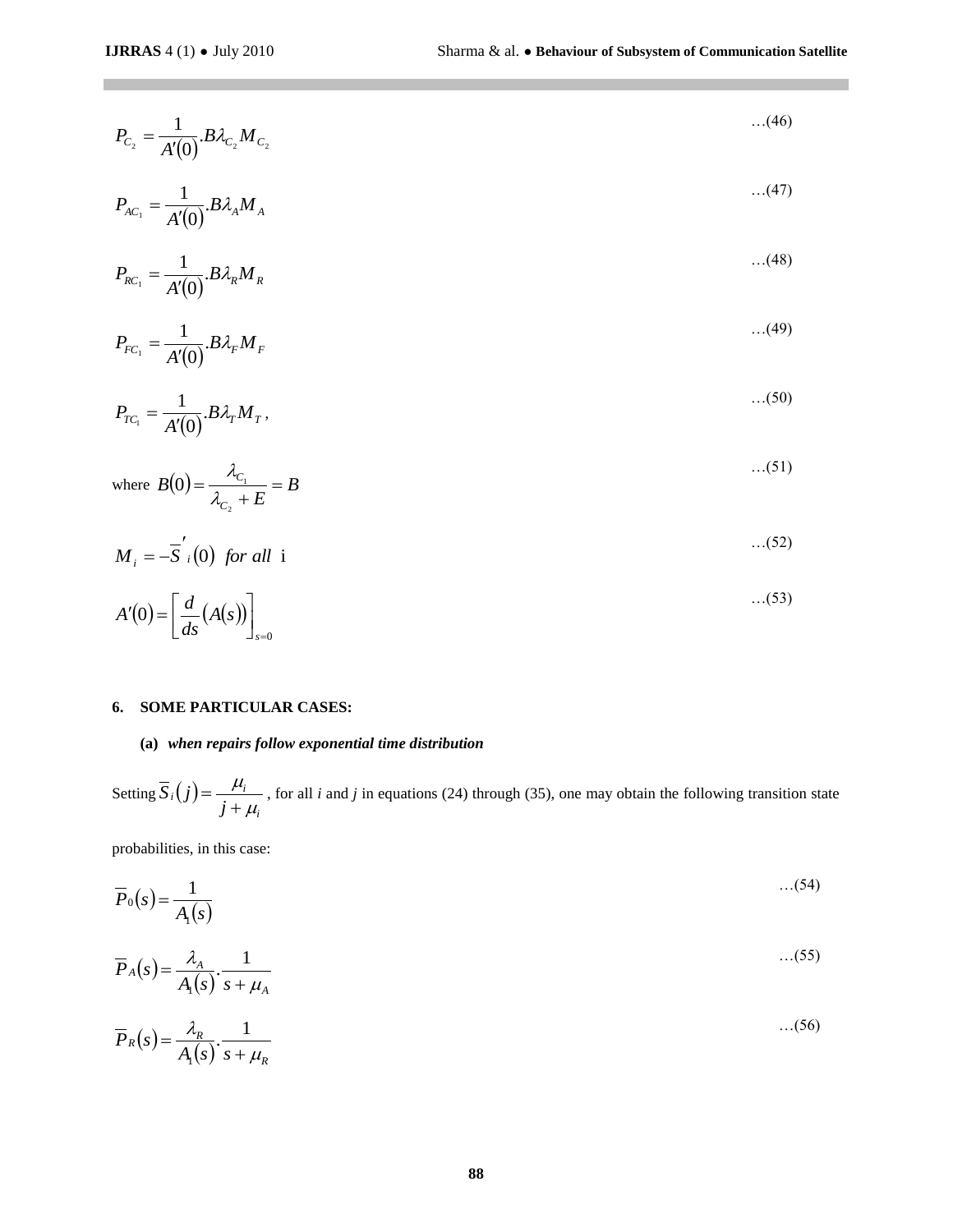$$
\overline{P}_F(s) = \frac{\lambda_F}{A_1(s)} \cdot \frac{1}{s + \mu_F} \tag{57}
$$

$$
\overline{P}_T(s) = \frac{\lambda_T}{A_1(s)} \cdot \frac{1}{s + \mu_T} \tag{58}
$$

$$
\overline{P}_{C_1}(s) = \frac{1}{A_1(s)} B_1(s) \tag{59}
$$

$$
\overline{P}_E(s) = \frac{1}{A_1(s)} \cdot \frac{\left[1 + B_1(s)\right] \lambda_E}{s + \mu_E} \tag{60}
$$

$$
\overline{P}_{C_2}(s) = \frac{B_1(s)}{A_1(s)} \cdot \frac{\lambda_{C_2}}{s + \mu_{C_2}}
$$
...(61)

$$
\overline{P}_{AC_1}(s) = \frac{B_1(s)}{A_1(s)} \cdot \frac{\lambda_A}{s + \mu_A} \tag{62}
$$

$$
\overline{P}_{RC_1}(s) = \frac{B_1(s)}{A_1(s)} \cdot \frac{\lambda_R}{s + \mu_R} \tag{63}
$$

$$
\overline{P}_{FC_1}(s) = \frac{B_1(s)}{A_1(s)} \cdot \frac{\lambda_F}{s + \mu_F} \tag{64}
$$

$$
\overline{P}_{TC_1}(s) = \frac{B_1(s)}{A_1(s)} \cdot \frac{\lambda_T}{s + \mu_T}, \text{ where}
$$
\n...(65)

$$
A_1(s) = s + \lambda_A + \lambda_R + \lambda_F + \lambda_E + \lambda_{C_1} - \lambda_A \frac{\mu_A}{s + \mu_A} - \lambda_R \frac{\mu_R}{s + \mu_R} - \lambda_F \frac{\mu_F}{s + \mu_F} - \lambda_T \frac{\mu_T}{s + \mu_T}
$$

$$
- \lambda_E B_1(s) \frac{\mu_E}{s + \mu_E} - \lambda_{C_2} B_1(s) \frac{\mu_{C_2}}{s + \mu_{C_2}} \qquad \qquad ...(66)
$$

and

$$
P_F(s) = \frac{\lambda_r}{A_s(s)} \cdot \frac{1}{s + \mu_r}
$$
  
\n
$$
\overline{P}_T(s) = \frac{\lambda_r}{A_s(s)} \cdot \frac{1}{s + \mu_r}
$$
  
\n
$$
\overline{P}_C(s) = \frac{1}{A_s(s)} \cdot \frac{[1 + B_s(s)]\lambda_r}{s + \mu_r}
$$
  
\n
$$
\overline{P}_C(s) = \frac{B_s(s)}{A_s(s)} \cdot \frac{\lambda_c}{s + \mu_c}
$$
  
\n
$$
\overline{P}_{AC_s}(s) = \frac{B_s(s)}{A_s(s)} \cdot \frac{\lambda_s}{s + \mu_s}
$$
  
\n
$$
\overline{P}_{FC_s}(s) = \frac{B_s(s)}{A_s(s)} \cdot \frac{\lambda_s}{s + \mu_s}
$$
  
\n
$$
\overline{P}_{FC_s}(s) = \frac{B_s(s)}{A_s(s)} \cdot \frac{\lambda_r}{s + \mu_r}
$$
  
\n
$$
\overline{P}_{FC_s}(s) = \frac{B_s(s)}{A_s(s)} \cdot \frac{\lambda_r}{s + \mu_r}
$$
  
\n
$$
\overline{P}_{FC_s}(s) = \frac{B_s(s)}{A_s(s)} \cdot \frac{\lambda_r}{s + \mu_r}
$$
  
\n
$$
\overline{P}_{FC_s}(s) = \frac{B_s(s)}{A_s(s)} \cdot \frac{\lambda_r}{s + \mu_r}
$$
  
\n
$$
- \lambda_E B_s(s) \cdot \frac{\mu_E}{s + \mu_E} - \lambda_{C_s} B_s(s) \cdot \frac{\mu_C}{s + \mu_C}
$$
  
\nand  
\n
$$
B_s(s) = \frac{\lambda_c}{s + \lambda_s + \lambda_r + \lambda_r + \lambda_r + \lambda_c - \lambda_s \frac{\mu_A}{s + \mu_A} - \lambda_R \frac{\mu_R}{s + \mu_R} - \lambda_r \frac{\mu_r}{s + \mu_r} - \lambda_r \frac{\mu_r}{s + \mu_r}
$$
  
\n
$$
- \lambda_E \frac{\mu_E}{s + \mu_E} - \lambda_{C_s} B_s(s) \cdot \frac{\mu_C}{s + \mu_C}
$$
  
\nand  
\n
$$
B_s(s) = \frac{\lambda_c}{s + \mu_E} - \lambda_{E_s} B_s(s) \cdot \frac{\mu_E}{s + \mu_E} - \lambda_{E_s} B_s(s) \cdot \frac{\mu_C}{s + \mu_C}
$$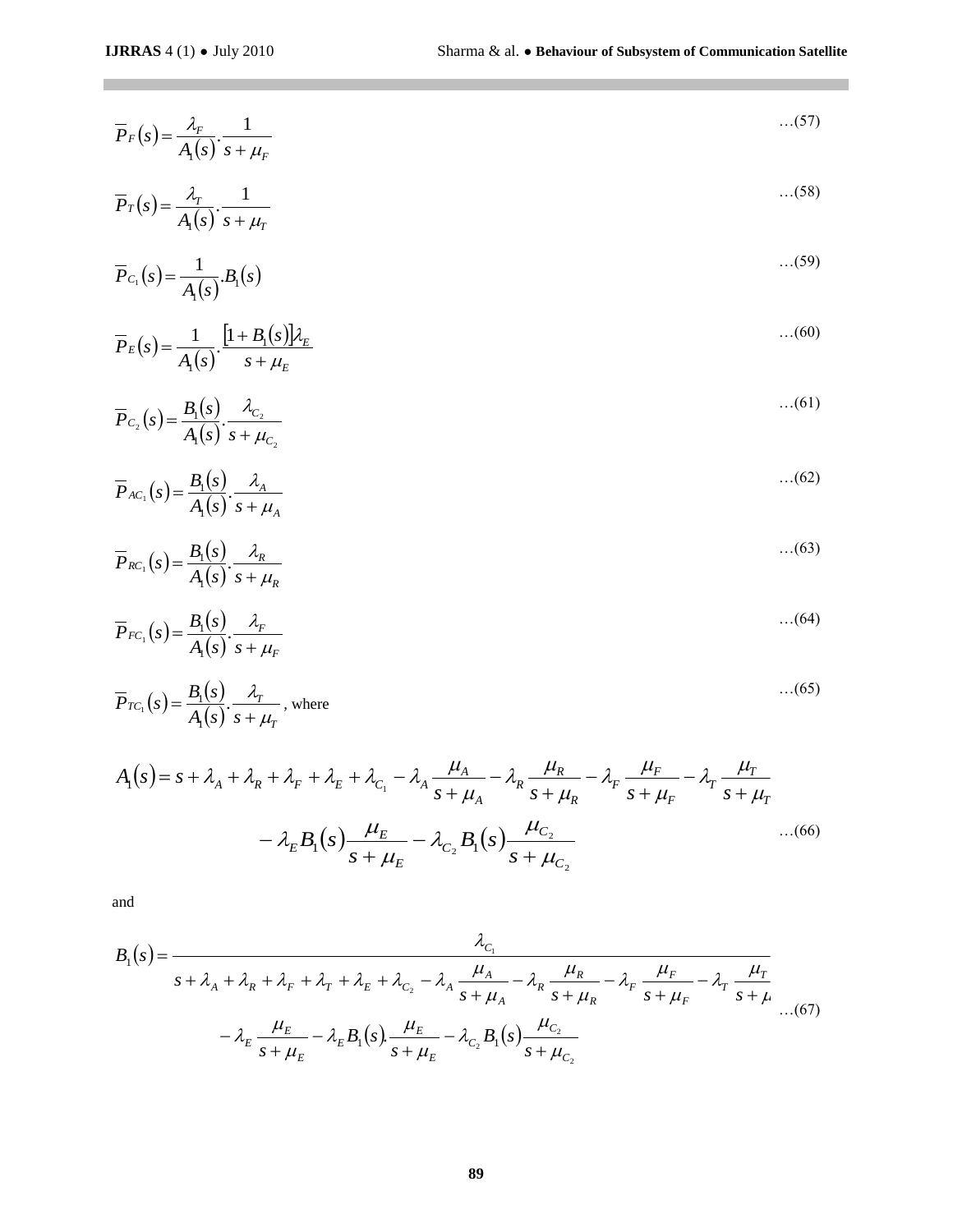#### *(b) Availability and profit function for the system:*

We have, 
$$
\overline{P}_{up}(s) = \frac{1}{s + \lambda_A + \lambda_R + \lambda_r + \lambda_r + \lambda_c + \lambda_{C_1}} \left[ 1 + \frac{\lambda_{C_1}}{s + \lambda_A + \lambda_R + \lambda_r + \lambda_r + \lambda_{C_2} + \lambda_E} \right]
$$
  
or,  $\overline{P}_{up}(s) = \frac{1}{s + a} \left[ 1 + \frac{\lambda_{C_1}}{s + b} \right],$ 

wh

Also,

here 
$$
a = \lambda_A + \lambda_R + \lambda_F + \lambda_T + \lambda_E + \lambda_{C_1}
$$

$$
b = \lambda_{A} + \lambda_{R} + \lambda_{F} + \lambda_{T} + \lambda_{C_2} + \lambda_{E}
$$

On taking inverse Laplace transform, we obtain

$$
P_{up}(t) = e^{-at} - \frac{\lambda_{C_1}}{a-b}e^{-at} + \frac{\lambda_{C_1}}{a-b}e^{-bt}
$$
...(68)

It is interesting to note that

$$
P_{up}(0) = 1
$$
  
Also,  $P_{down}(t) = 1 - P_{up}(t)$  ... (69)

Again, the profit function for the system is given by

$$
G(t) = C_1 \int_0^t P_{up}(t) dt - C_2 t - C_3,
$$

Where  $C_1$  revenue cost per unit time is,  $C_2$  is repair cost per unit time and  $C_3$  is system establishment cost for one period, so here,

$$
G(t) = C_1 \left\{ \frac{1 - e^{-at}}{a} \left( 1 - \frac{\lambda_{C_1}}{a - b} \right) + \frac{1 - e^{-bt}}{b} \frac{\lambda_{C_1}}{a - b} \right\} - C_2 t - C_3 \tag{70}
$$

where *a* and *b* have mentioned earlier.

#### *(c) Numerical Computation*

For a numerical computation, let us consider the data  $\lambda_A = .01$ ,  $\lambda_R = .02$ ,  $\lambda_F = .03$ ,  $\lambda_T = .04$ ,  $\lambda_E = .05$ ,  $\lambda_{C_1} = .06, \ \lambda_{C_2} = .07, \ C_1 = Rs50/$  *unit time*  $\lambda_{C_2} = Rs20/$  *unit time*  $\lambda_{C_3} = Rs50/$  setup and t=0,1,2,--------. By putting these values in equations (68), (69) and (70), we plot various graphs shown in figures (3), (4) and (5),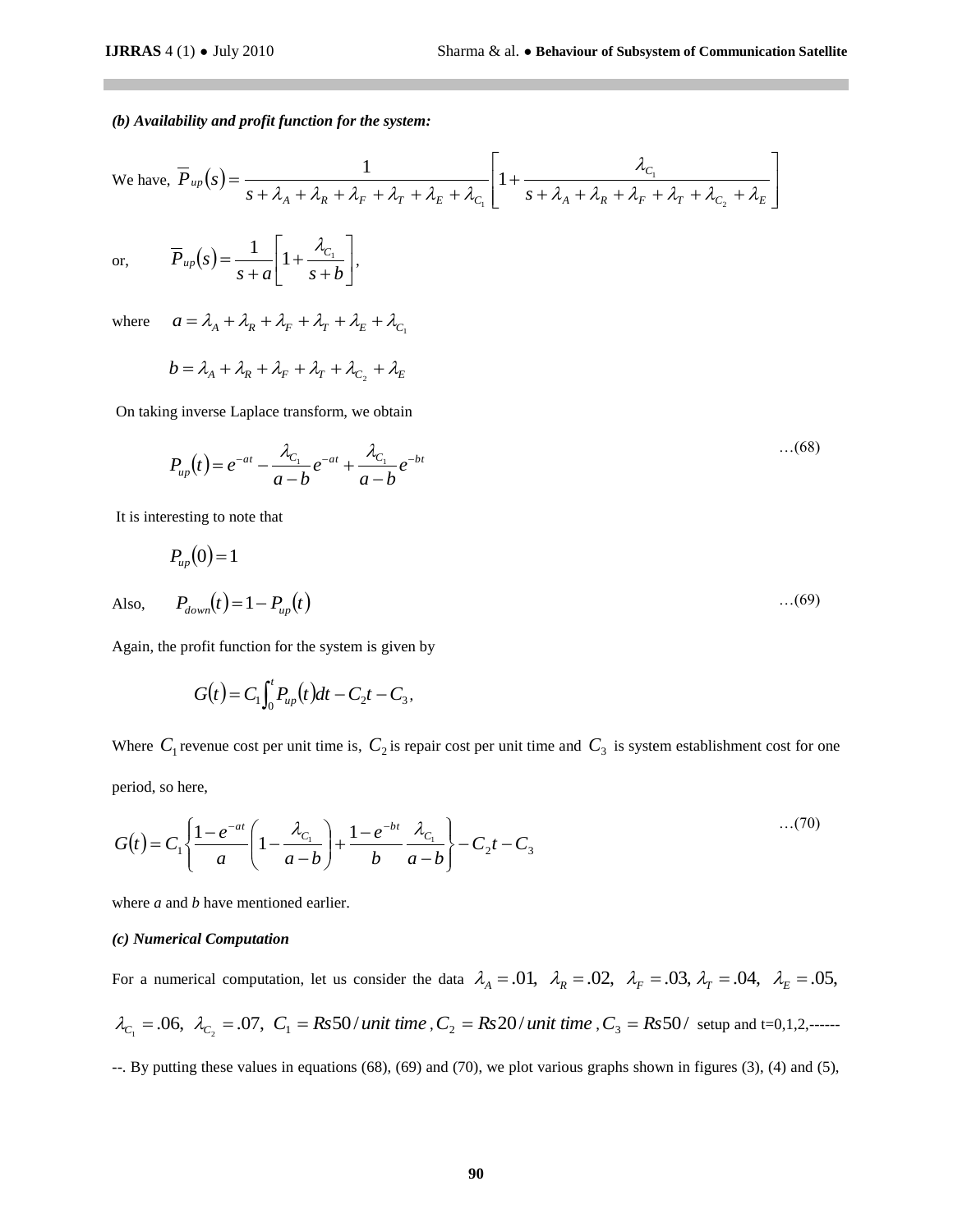to observe the changes in values of availability and profit function. Tables 1,2, and 3 show the value of

 $P_{up}(t)$ ,  $P_{down}(t)$  and G(t), respectively.

### **7. RESULTS AND DISCUSSION**

All the transition state probabilities, in case repairs follow exponential time distribution, have been computed to improve practical utility of the model. Steady-state behaviour of the system has also been obtained. One numerical computation with its graphical illustration has mentioned in the end to highlight important results of study.

An examination of *table -1* and *fig-3* reveals that the availability of the system decreases catastrophically in the beginning but after  $t = 4$ , it decreases in a constant manner. Also,  $fig-4$  is the graph 'Profit function vs t' and the corresponding values are given in the *table -2*. A critical examination of *fig-4* yields that profit function is negative in starting because, initially we invest money to establish the new system but G(t) becomes positive and its value starts increasing up to t=6 and thereafter it again decreases. Maximum value of G (t) is  $44.5488$  and it is for t=6.

| t              | $\textbf{P}_{\textbf{u}\textbf{p}}(\textbf{t})$ |
|----------------|-------------------------------------------------|
| 0              | 1                                               |
| 1              | .858976934                                      |
| 2              | .735109212                                      |
| 3              | .6270346                                        |
| 4              | .533276193                                      |
| 5              | .452337741                                      |
| 6              | .382766373                                      |
| 7              | .323191787                                      |
| 8              | .272348649                                      |
| 9              | .229087238                                      |
| 10             | .192376047                                      |
| 11             | .161249056                                      |
| <b>Table-1</b> |                                                 |



**Fig- 3**